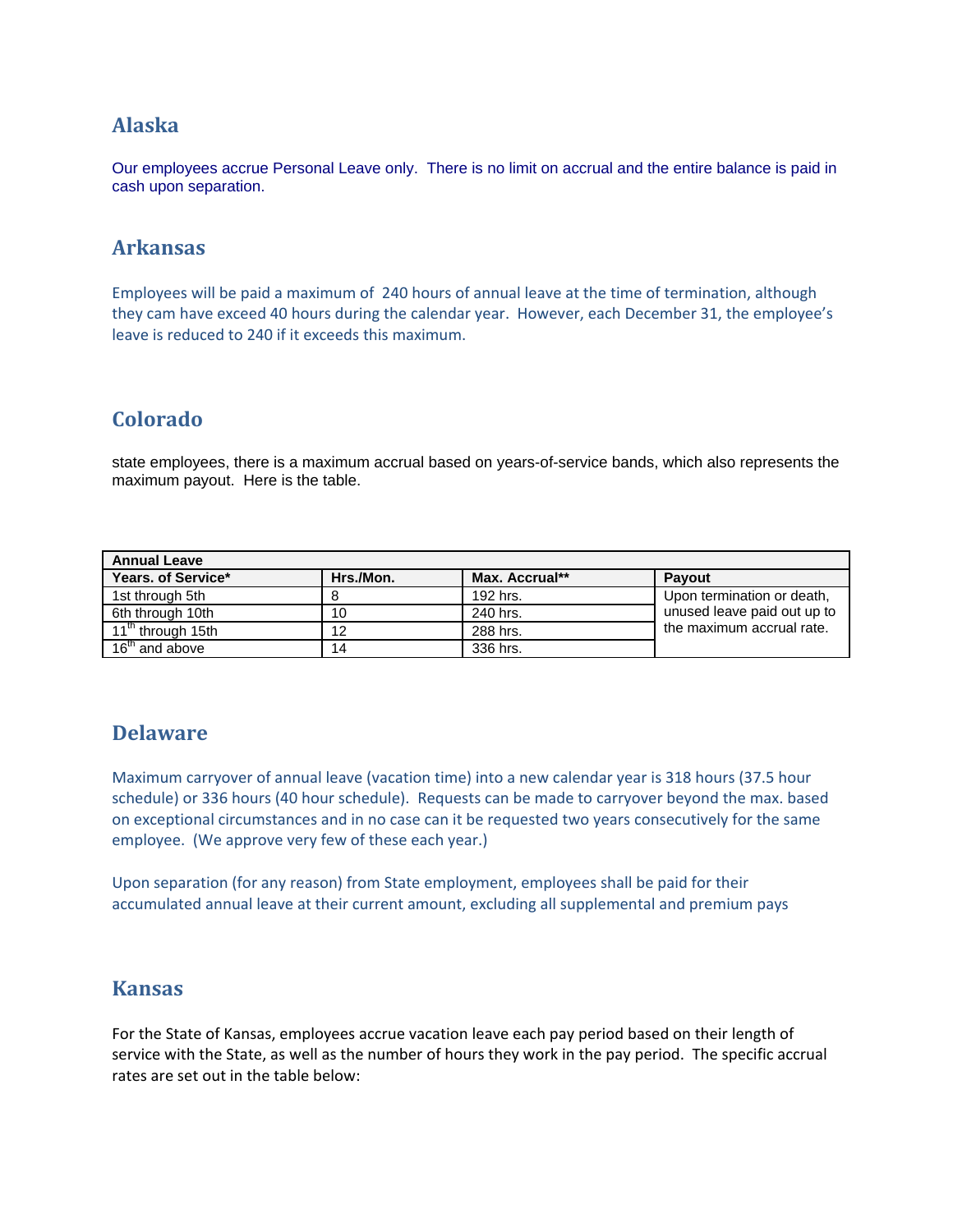| Hours in Pay Status Per<br>Pay Period   | Less Than<br>5 Years | 5 Years & Less<br>Than 10 Years | 10 Years & Less<br>Than 15 Years | 15 Years &<br>Over |
|-----------------------------------------|----------------------|---------------------------------|----------------------------------|--------------------|
| $0 - 7$                                 | 0.0                  | 0.0                             | 0.0                              | 0.0                |
| $8 - 15$                                | 0.4                  | 0.5                             | 0.6                              | 0.7                |
| $16 - 23$                               | 0.8                  | 1.0                             | 1.2                              | 1.4                |
| $24 - 31$                               | 1.2                  | 1.5                             | 1.8                              | 2.1                |
| 32-39                                   | 1.6                  | 2.0                             | 2.4                              | 2.8                |
| $40 - 47$                               | 2.0                  | 2.5                             | 3.0                              | 3.5                |
| 48-55                                   | 2.4                  | 3.0                             | 3.6                              | 4.2                |
| 56-63                                   | 2.8                  | 3.5                             | 4.2                              | 4.9                |
| $64 - 71$                               | 3.2                  | 4.0                             | 4.8                              | 5.6                |
| 72-79                                   | 3.6                  | 4.5                             | 5.4                              | 6.3                |
| 80-                                     | 3.7                  | 4.7                             | 5.6                              | 6.5                |
| Maximum<br><b>Accumulation of Hours</b> | 144.0                | 176.0                           | 208.0                            | 240.0              |

The maximum accumulation of hours is the maximum number of hours that an employee may carry forward from one fiscal year to the next. Any amount in excess of the maximum accumulation is forfeited at the end of the pay period, although up to 40 hours of such "overage" may be converted to an employee's sick leave balance at that time. The maximum accumulation is also the maximum amount that is paid out to employees upon separation.

All of these provisions are set out in regulation, which can be viewed at the following links:

http://da.ks.gov/ps/documents/regs/art‐9.htm#1‐9‐4

http://da.ks.gov/ps/documents/regs/art‐9.htm#1‐9‐13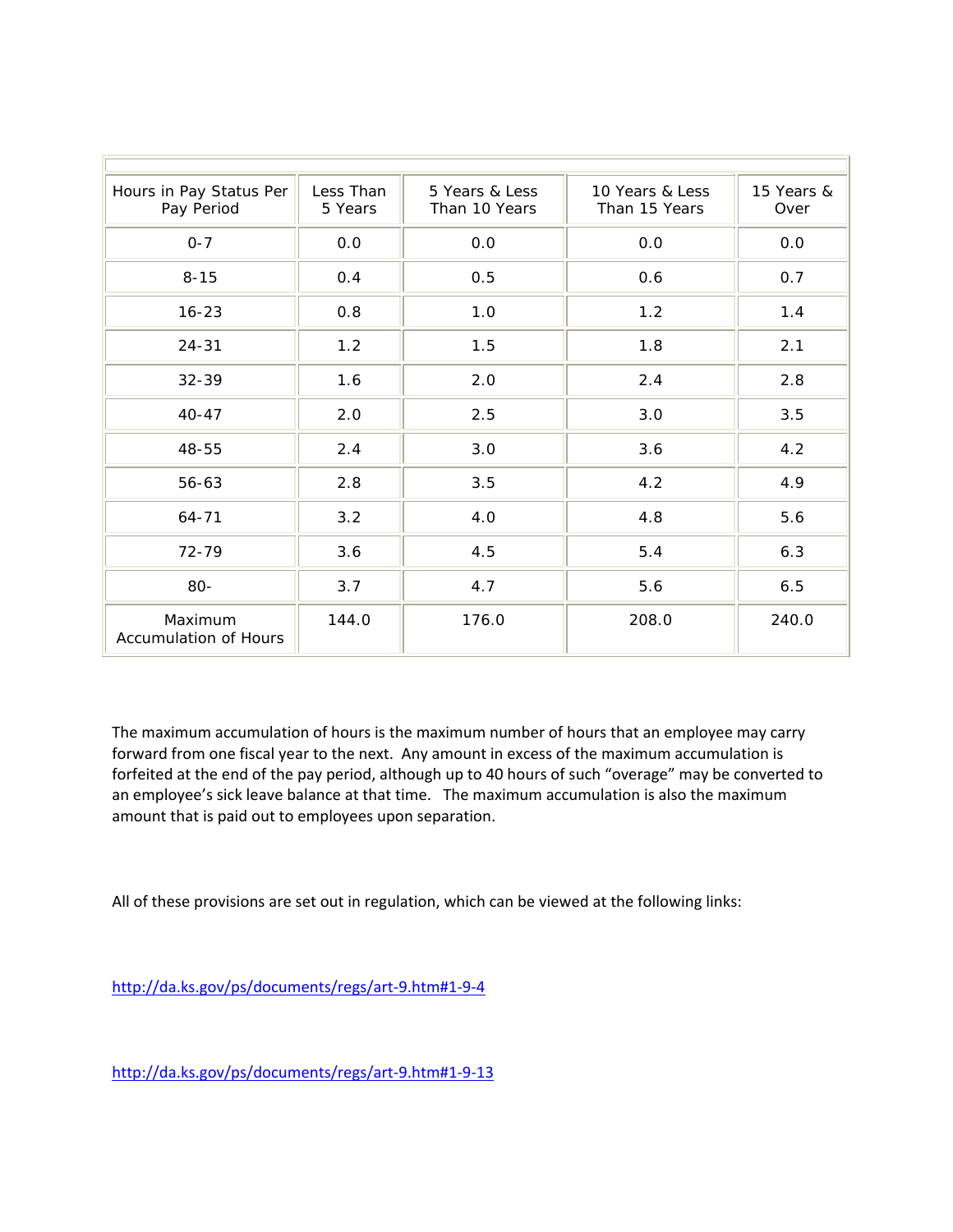# **Kentucky**

Kentucky State Employees accrue vacation time based upon months of service. Please see the chart below….

Section 1. Annual Leave. (1) Accrual of annual leave.

(a) Each full-time employee shall accumulate annual leave at the following rate:

| Months of Service  | <b>Annual Leave Days</b>                |  |
|--------------------|-----------------------------------------|--|
| 0-59 months        | 1 leave day per month; 12 per year      |  |
| 60-119 months      | 1 1/4 leave days per month; 15 per year |  |
| 120-179 months     | 1 1/2 leave days per month; 18 per year |  |
| 180-239 months     | 1 3/4 days per month; 21 per year       |  |
| 240<br>months<br>& | 2 leave days per month; 24 per year     |  |
| over               |                                         |  |

The amount of vacation time to be paid out at resignation or retirement from state service is also based upon months of service as show in the chart below.

| Months of Service   | <b>Maximum Amount</b>      |
|---------------------|----------------------------|
| 0-59 months         | Thirty (30) workdays       |
| 60-119 months       | Thirty-seven (37) workdays |
| 120-179 months      | Forty-five (45) workdays   |
| 180-239 months      | Fifty-two (52) workdays    |
| 240 months and over | Sixty (60) workdays        |

Also, these are the amounts that can be carried forward from one year to the next. Excess vacation time is converted to sick leave at the end of the year or upon retirement from state service.

### **Maine**

In Maine, there is no payout of Sick Leave. Regarding Vacation Leave, employees with less than 15 years of service may accrue and be paid 240 hours and employees with more than 15 years may accrue and be paid 320 hours. Employees may also accrue and be paid 240 hours of Compensating Time. All payouts are at the time of separation from state service regardless of reason.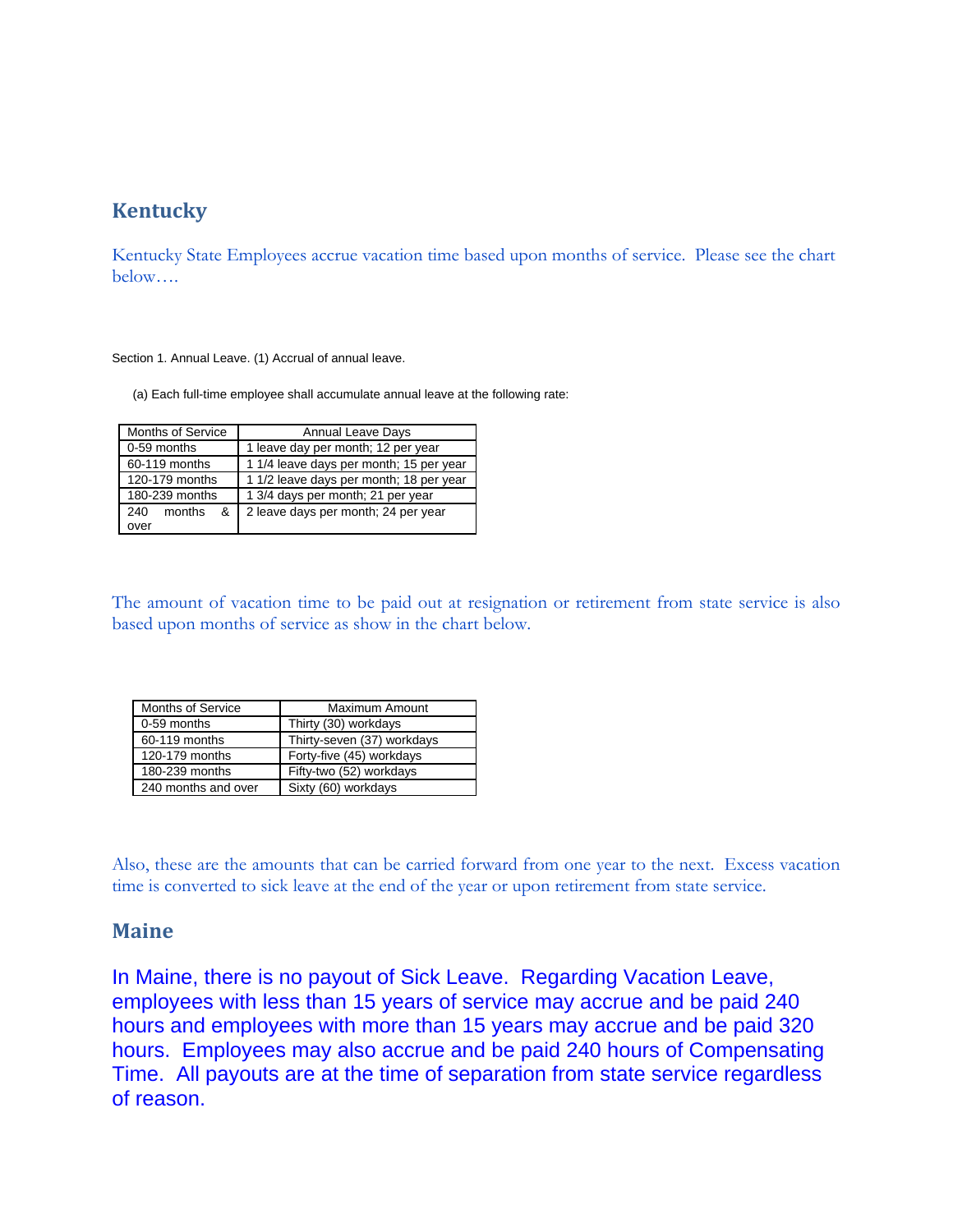## **Massachusetts**

Massachusetts Executive Branch state employees earn between 2 weeks (10 days) and 5 weeks (25 days) vacation per year (accrued on a monthly basis). The length of service determines how many weeks an employee is awarded.

Vacation time earned in calendar year 2009 needs to be used by 12/31/10. Any unused time is forfeited unless the agency head requests an extension from the Human Resources Division due to extenuating circumstances.

We also earn sick time (15 days/yr - no cap – carried on the books forever) and 3 personal days per calendar year (use by 12/31 each year or days are lost.)

When someone leaves employment for any reason they receive their full vacation leave balance (maximum would be 4-10 weeks depending on their annual vacation accrual (max balance= 2 years at one time.)

### **Montana**

annual vacation leave may be accumulated to a total not to exceed two times the maximum number of days earned annually.

## **Nevada**

"Annual leave that is accrued in excess of 30 working days must be used by January 1, after which it will be forfeited. To avoid forfeiture, a request for permission to take annual leave must be submitted to your supervisor by October 15. Annual leave in excess of the 30 working days, which is requested by this date, but denied in writing, is eligible for payment. Payment for unused leave will be made by January 31.

If you separate from State service and have worked at least six months, you will be paid for any unused annual leave you have accumulated."

(State of Nevada Employee Handbook, page 22)

**NRS 284.350 Annual leave.**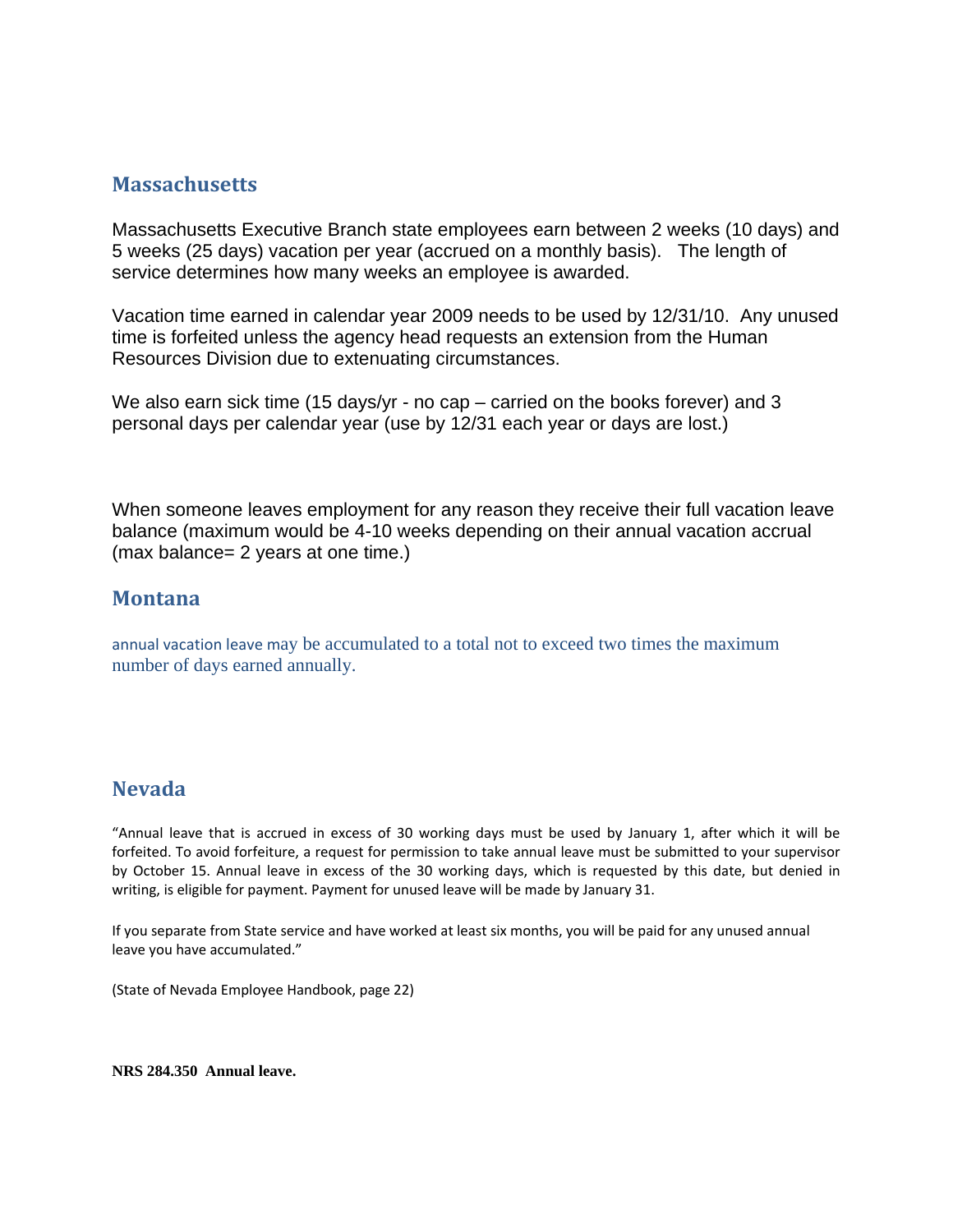1. Except as otherwise provided in subsections 2, 3 and 4, an employee in the public service, whether in the classified or unclassified service, is entitled to annual leave with pay of 1 1/4 working days for each month of continuous public service. The annual leave may be cumulative from year to year not to exceed 30 working days. The Commission may by regulation provide for additional annual leave for long-term employees and for prorated annual leave for part-time employees.

 2. Except as otherwise provided in this subsection, any annual leave in excess of 30 working days must be used before January 1 of the year following the year in which the annual leave in excess of 30 working days is accumulated or the amount of annual leave in excess of 30 working days is forfeited on that date. If an employee:

(a) On or before October 15, requests permission to take annual leave; and

(b) The employee's request for leave is denied in writing for any reason,

 $\rightarrow$  the employee is entitled to payment for any annual leave in excess of 30 working days which the employee requested to take and which the employee would otherwise forfeit as the result of the denial of the employee's request, unless the employee has final authority to approve use of the employee's own accrued leave and the employee received payment pursuant to this subsection for any unused annual leave in excess of 30 working days accumulated during the immediately preceding calendar year. The payment for the employee's unused annual leave must be made to the employee not later than January 31.

 3. Officers and members of the faculty of the Nevada System of Higher Education are entitled to annual leave as provided by the regulations adopted pursuant to subsection 2 of NRS 284.345.

 4. The Commission shall establish by regulation a schedule for the accrual of annual leave for employees who regularly work more than 40 hours per week or 80 hours biweekly. The schedule must provide for the accrual of annual leave at the same rate proportionately as employees who work a 40-hour week accrue annual leave.

5. No elected state officer may be paid for accumulated annual leave upon termination of the officer's service.

 6. During the first 6 months of employment of any employee in the public service, annual leave accrues as provided in subsection 1, but no annual leave may be taken during that period.

 7. No employee in the public service may be paid for accumulated annual leave upon termination of employment unless the employee has been employed for 6 months or more.

 8. Upon the request of an employee, the appointing authority of the employee may approve the reduction or satisfaction of an overpayment of the salary of the employee that was not obtained by the fraud or willful misrepresentation of the employee with a corresponding amount of the accrued annual leave of the employee.

 [2:273:1953] + [Part 42:351:1953; A 1955, 411]—(NRS A 1960, 123, 486; 1961, 425; 1963, 196, 1047; 1969, 1427; 1979, 722; 1981, 563, 1041, 1745; 1983, 635; 1989, 931; 1991, 1171; 1993, 378; 1995, 185; 2003, 1446)

#### **New Hampshire**

We have leave accrual maximums for both sick and annual – both are detailed in the Collective Bargaining Agreement and I've pasted the specific language as well as the link.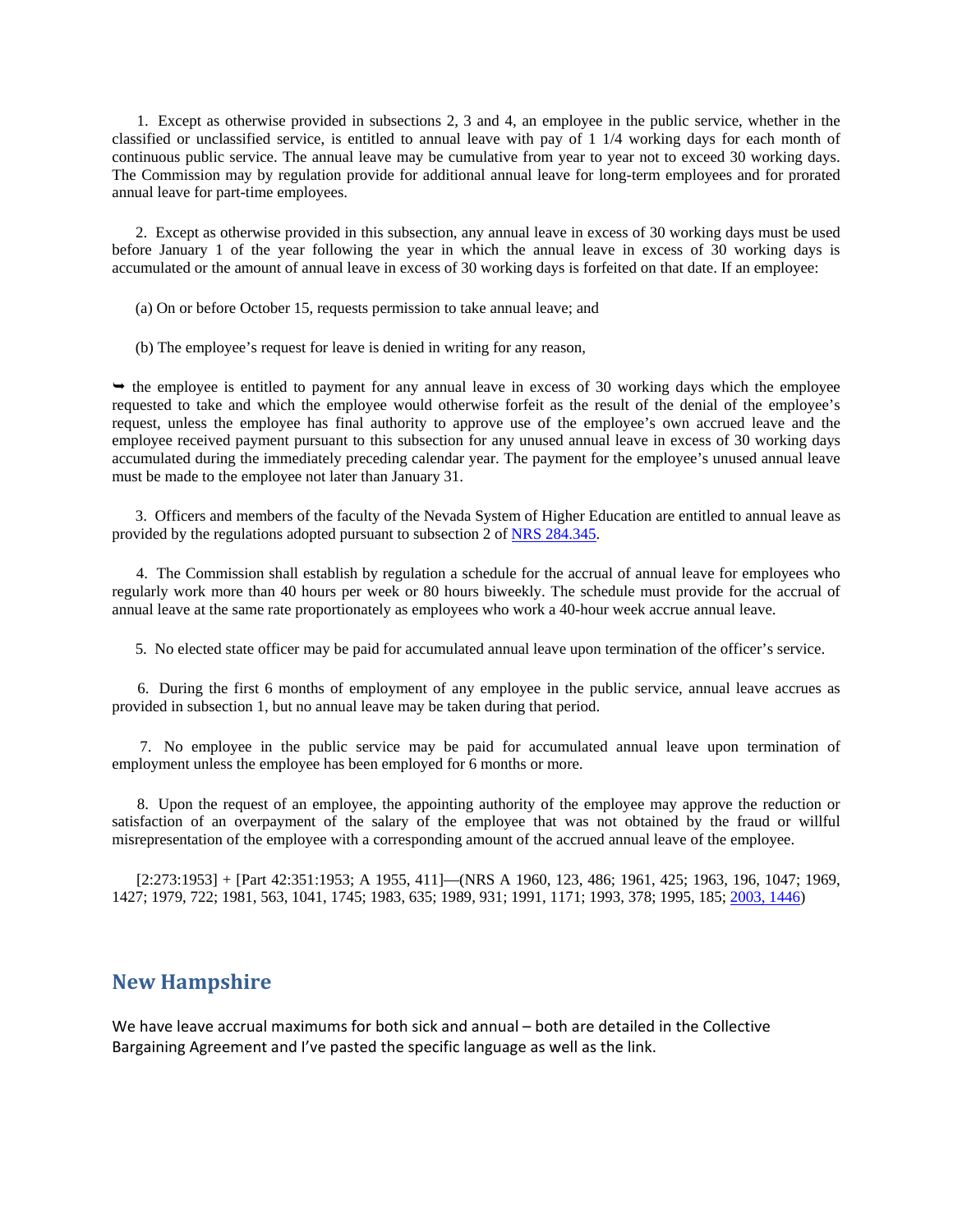#### Annual

10.1. **Entitlement:** Full-time employees in the bargaining unit will be entitled to annual leave with full pay based on the formula given below. Each employee's entitlement shall be computed at the end of each completed month of service. Employees rendering seasonal or temporary service in excess of six (6) months, shall be entitled to annual leave at the same rate for time actually worked. Annual leave shall be cumulative for not more than the prescribed days and shall not lapse.

| <b>Continuous</b>   |                   | Days accrued per Maximum |                |
|---------------------|-------------------|--------------------------|----------------|
| <b>Years Worked</b> | <b>Month Year</b> |                          | <b>Accrual</b> |
| $0$ thru 1          | 1                 | 12                       | $12*$          |
| 2 thru 8            | $1 - 1/4$ 15      |                          | 32             |
| 9 thru 15           | $1-1/2$ 18        |                          | 38             |
| 16 thru 20          | $1 - 3/4$ 21      |                          | 44             |
| 21 plus             | 2                 | 24                       | 50             |

10.5. **Payment of Annual Leave:** Upon resignation, retirement, or dismissal of any employee in the bargaining unit, he/she shall receive a sum equal to the number of days of annual leave remaining to his/her credit, provided that any or all amounts may be applied to offset any amounts owed the state by the employee. In the event of death of an employee while in the bargaining unit, a sum equal to the number of days annual leave remaining shall be paid to his/her estate.

### Sick

11.1. **Entitlement:** Full-time employees in the bargaining unit will be entitled to accrue sick leave in accordance with the formula given below. The purpose of sick leave is to afford employees protection against lost income from absences due to illness or injury and, in particular long-term disability due to catastrophic illness or injury. Sick leave is not intended to supplement other leave provisions of this Agreement and is intended to be used only for the purpose set forth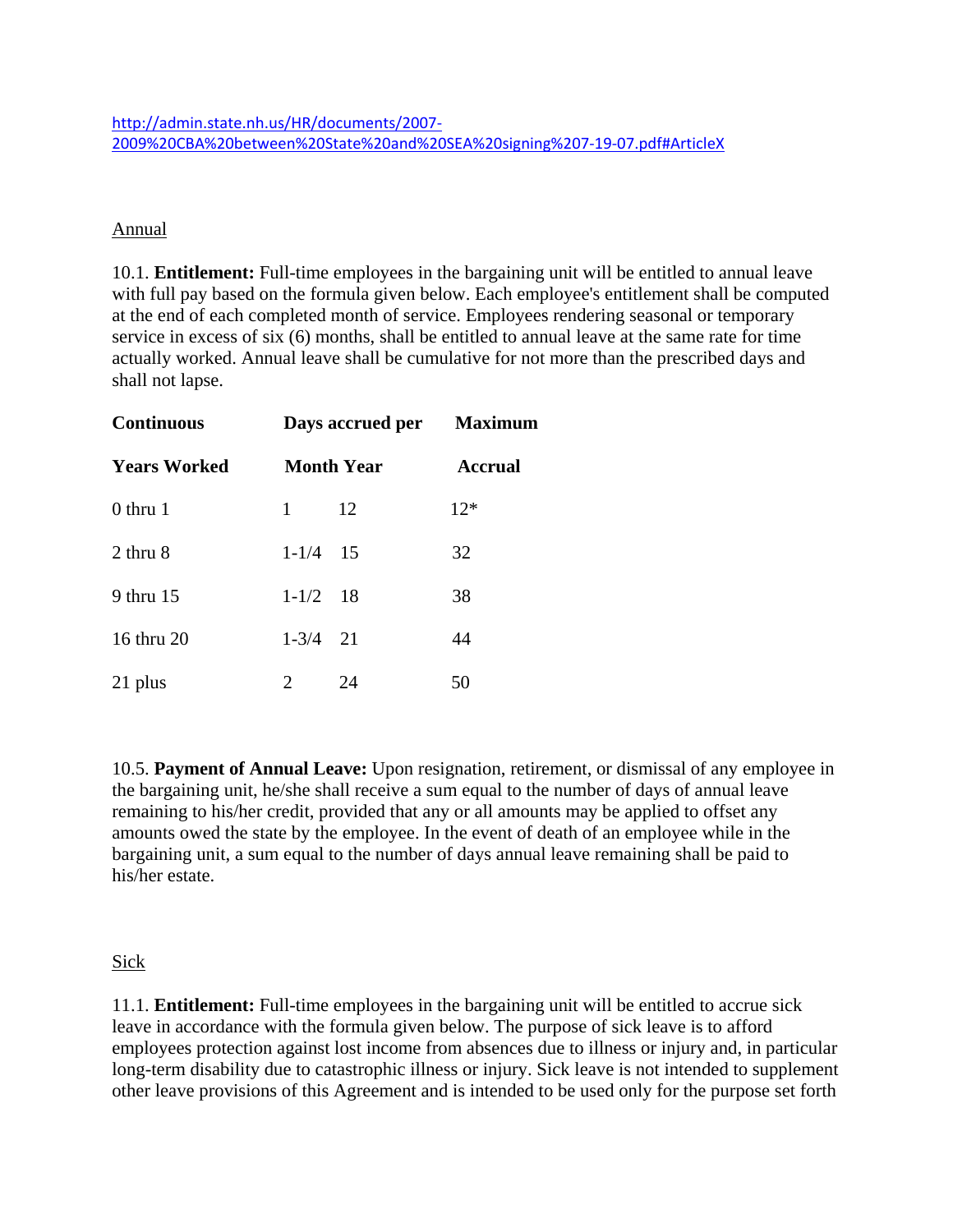herein. Sick leave shall be computed at the end of each completed month of service. Employees rendering seasonal or temporary service in excess of six (6) months, shall be entitled to accrue sick leave at the same rate for time actually worked. Sick leave shall be cumulative for not more than the prescribed days and shall not lapse.

| <b>Continuous</b>   | <b>Days Accrued</b> |      |                        |
|---------------------|---------------------|------|------------------------|
| <b>Years Worked</b> | per Month           | Year | <b>Maximum Accrual</b> |
| $0$ thru $8$        | $1\frac{1}{4}$      | 15   | 90                     |
| 9 thru 15           | $1\frac{1}{4}$      | 15   | 105                    |
| 16 plus             | $1\frac{1}{4}$      | 15   | 120                    |

11.1.3. **Payment:** Upon retirement under the provision of RSA 100-A:5 and RSA 100- A:6 only, or upon eligibility under RSA 100-A:5 but electing to receive a lump sum payment in lieu of an annuity, an employee shall receive payment in a sum equal to 50% of the number of sick leave days remaining to the employees credit. However, the total number of days eligible for payment shall not exceed sixty (60) days.

11.1.4. **Payment:** Upon retirement under RSA 100-A:5 or 6 or termination as a result of a reduction in force, an employee shall receive payment in a sum equal to 50% the number of sick leave days remaining to the employees credit. However, the number of days eligible for payment shall not exceed sixty (60) days.

### **New Mexico**

No limit on accrual. You may only roll-over 240 hours into a new calendar year, anything over that is lost if not used. At the time of separation you are paid out all annual leave up to a maximum of 240 hours unless is payment due to the employees death and then it is all hours paid out to the estate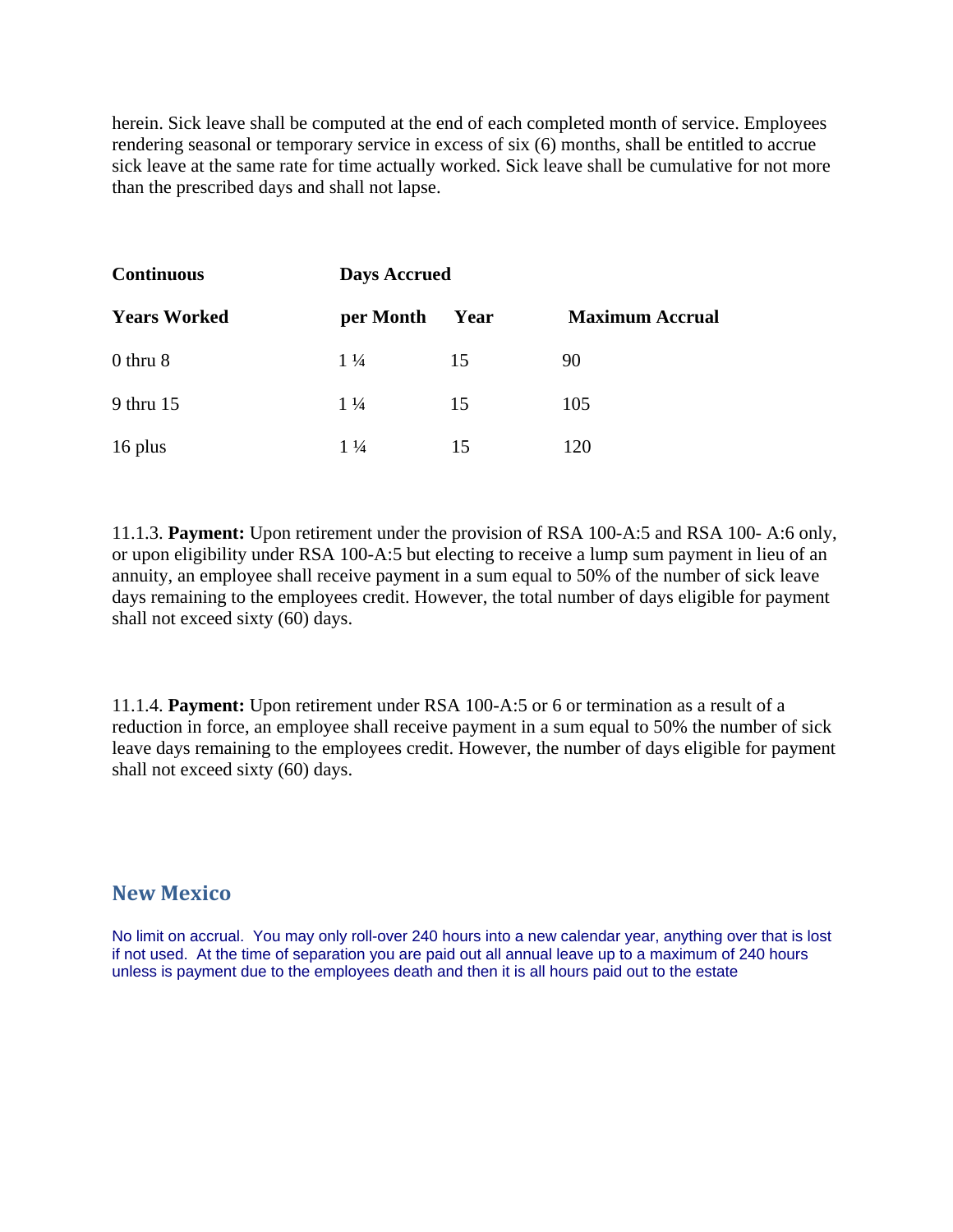## **New York**

our employees can accrue a maximum of 300 hours. We do allow them to accrue over that amount, but they must be down to 300 by certain dates (depending on their negotiating unit) or lose the excess. Employees can be paid a maximum of 225 hours when they leave state service.

## **North Carolina**

| <b>Years of Total State</b><br>Service | <b>Hours Granted</b><br><b>Each Month</b> | <b>Hours Granted</b><br><b>Each Year</b> | <b>Days Granted</b><br><b>Each Year</b> |
|----------------------------------------|-------------------------------------------|------------------------------------------|-----------------------------------------|
| Less than 2 years                      | 7 hrs. 50 mins.                           | 94                                       | 11.3/4                                  |
| 2 but less than 5 years                | 9 hrs. 10 mins.                           | 110                                      | 13 3/4                                  |
| 5 but less than 10 years               | 11 hrs. 10 mins                           | 134                                      | 16 3/4                                  |
| 10 but less than 15 years              | 13 hrs. 10 mins.                          | 158                                      | 19 3/4                                  |
| 15 but less than 20 years              | 15 hrs. 10 mins.                          | 182                                      | 223/4                                   |
| 20 years or more                       | 17 hrs. 10 mins.                          | 206                                      | 25 3/4                                  |

# *Leave Earnings*

Vacation leave may be accumulated without any applicable maximum until December 31st of each year. However, if the employee separates from service, payment for accumulated leave shall not exceed 240 hours.

On December 31st of each year, any employee with more than 240 hours of accumulated leave shall have the excess accumulation converted to sick leave so that only 240 hours are carried forward to January 1st of the next calendar year.

## **Oregon**

For the State of Oregon the accrual limit is generally 350 hours of vacation leave. Upon separation the employee would be paid no more than 250 hours of vacation leave. Union represented positions are typically at the same limits, but any specific leave language in the particular collective bargaining agreement would take precedence over the standard cap and payout limit.

## **Pennsylvania**

All employees, with the exception of troopers, may carryover up to 45 days of vacation time into the next year. As a courtesy, days over the maximum are extended for seven pay periods into the new year for employees to use the leave. Leave not used after that time is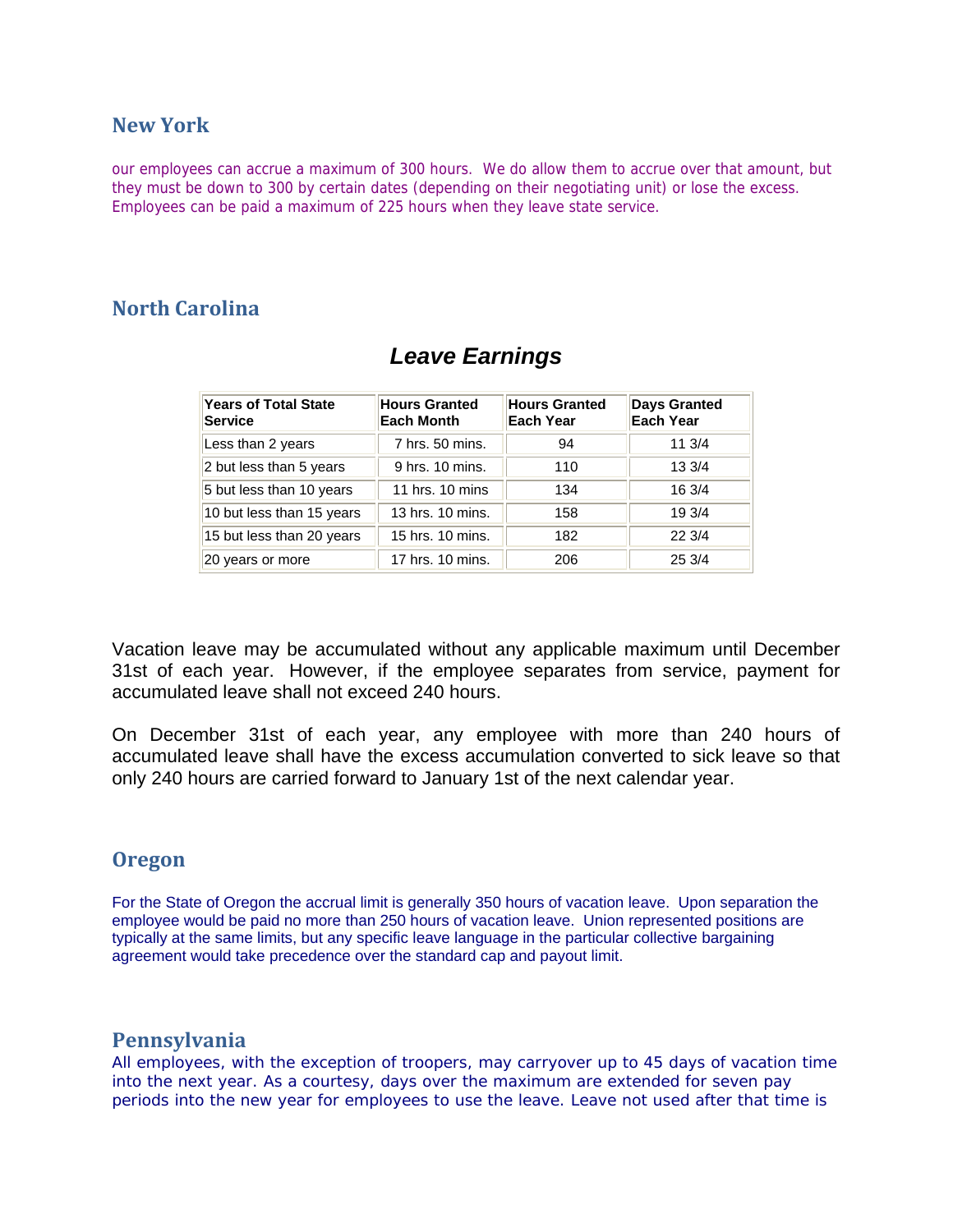converted to sick leave to the maximum sick leave accrual (300 days). Troopers may carryover 60 days, but there is no conversion of the leave to sick leave if not used within the first seven pay periods. All accrued leave, including any extended leave, is paid at 100% at separation.

## **Rhode Island**

For 35 hour employees, the total is 370 paid hrs. For 40 hour employees, the total is 448 paid hrs.

## **South Carolina**

An employee with service time of less than 10 years earns annual leave at the rate of 1 1/4 workdays per month (112.5 hours per year, based on a 7.5 hour workday). An employee who works less than 12 months a year accrues annual leave at the same rate as other employees in FTE positions, but only for the months the employee is in pay status. An employee with State service time of more than 10 years earns a bonus of 1 1/4 workdays of annual leave per year for each year of service over 10 years.

Generally, an employee may carryover 45 workdays (337.5 hours per year, based on a 7.5 hour workday) of annual leave from one calendar year to the next.

Upon separation from employment, an employee will receive a lump-sum payment for unused annual leave not to exceed 45 days (337.5 hours per year, based on a 7.5 hour workday). Exceptions: (1) Retired members of the South Carolina Police Retirement System (PORS) who are hired by the State are not eligible for a lump-sum payment for unused leave regardless of initial retirement date. (2) Employees who began participation in the Teacher and Employee Retention Incentive Program (TERI) program after June 30, 2005, are not eligible for a lump-sum payment upon their entrance into the TERI program. They are eligible for a lump-sum payment when their TERI period ends or when they otherwise separate from State service. (3) All other retirees who were hired by the State after June 30, 2005, are not eligible for a lump-sum payment for unused leave.

### **Tennessee**

The amount of annual leave time an employee is paid when they leave state service is based on the number of years of service. There is a maximum amount of annual for up to 5 years of service, for 5 to 10 years of service, for 10 to 20 years of service and for over 20 years of service.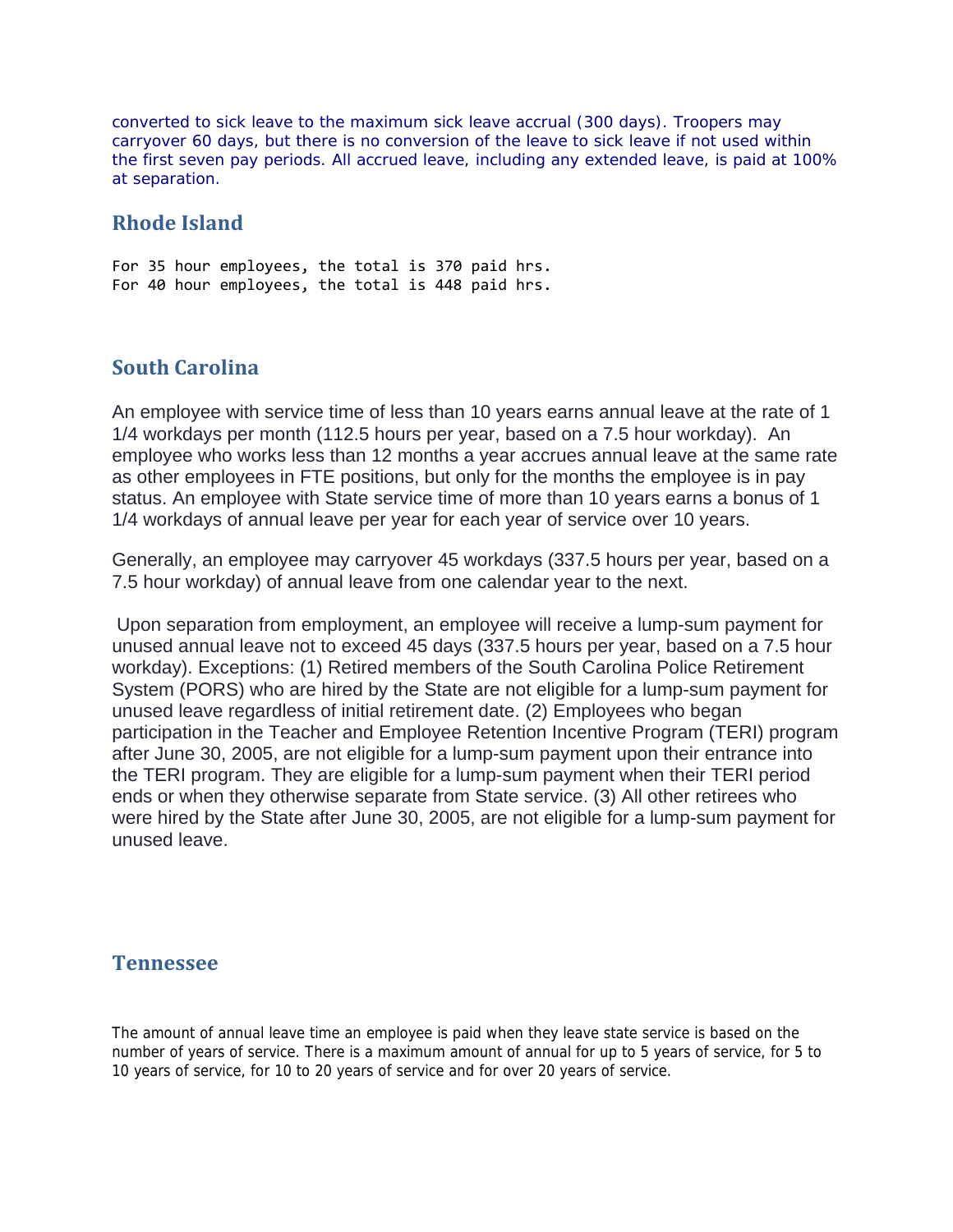The employee is allowed to accrue annual leave over there maximum until the month of their last hire date. If they are over their maximum at the end of the month they were last hired in the overage of annual leave transfers to the sick leave balance. If the employee resigns before the last day of the hire month they can be paid for the amount over the maximum annual leave balance.

For example: I am hired on August 18, 1980 and my maximum annual leave balance is 315.0 hours. I can carry an annual leave balance over the maximum each year until August 31, if I resign before August 31 I can be paid for my entire annual leave balance. If I elect to wait and resign September 1 then I would be paid the 315.0 hours because anything I had over that amount transferred to sick at the end of the day August 31.

Annual (All Purpose) Leave is accrued based on years of salaried state service and employment status, i.e., full-time or part-time.

# **Virginia**

The accrual rate for annual leave, the maximum amount of accrued annual leave that an employee may carry over from one leave year (January 10 – January 9) to the next, and the maximum amount of annual leave payable upon separation from state service are determined as shown in the following chart.

| <b>Years of Service</b> | Pay Period Accrual Rate | <b>Maximum Carryover</b>         | <b>Maximum Payment</b>           |
|-------------------------|-------------------------|----------------------------------|----------------------------------|
| under 5 years           | 4 hours                 | 192 hours<br>$(24 \text{ days})$ | 192 hours<br>$(24 \text{ days})$ |
| 5-9 years               | 5 hours                 | 240 hours<br>$(30 \text{ days})$ | 240 hours<br>$(30 \text{ days})$ |
| $10-14$ years           | 6 hours                 | 288 hours<br>$(36 \text{ days})$ | 288 hours<br>$(36 \text{ days})$ |
| $15-19$ years           | 7 hours                 | 336 hours<br>$(42 \text{ days})$ | 288 hours<br>$(36 \text{ days})$ |
| $20-24$ years           | 8 hours                 | 384 hours<br>$(48 \text{ days})$ | 336 hours<br>$(42 \text{ days})$ |
| 25 years or more        | 9 hours                 | 432 hours<br>$(54 \text{ days})$ | 336 hours<br>$(42 \text{ days})$ |

#### **Full-Time Classified Employees**

Part-time salaried employees accrue leave at a rate proportionate to the number of hours worked.

An employee's annual leave balance is paid out, up to the maximum amount, upon separation/termination from state government.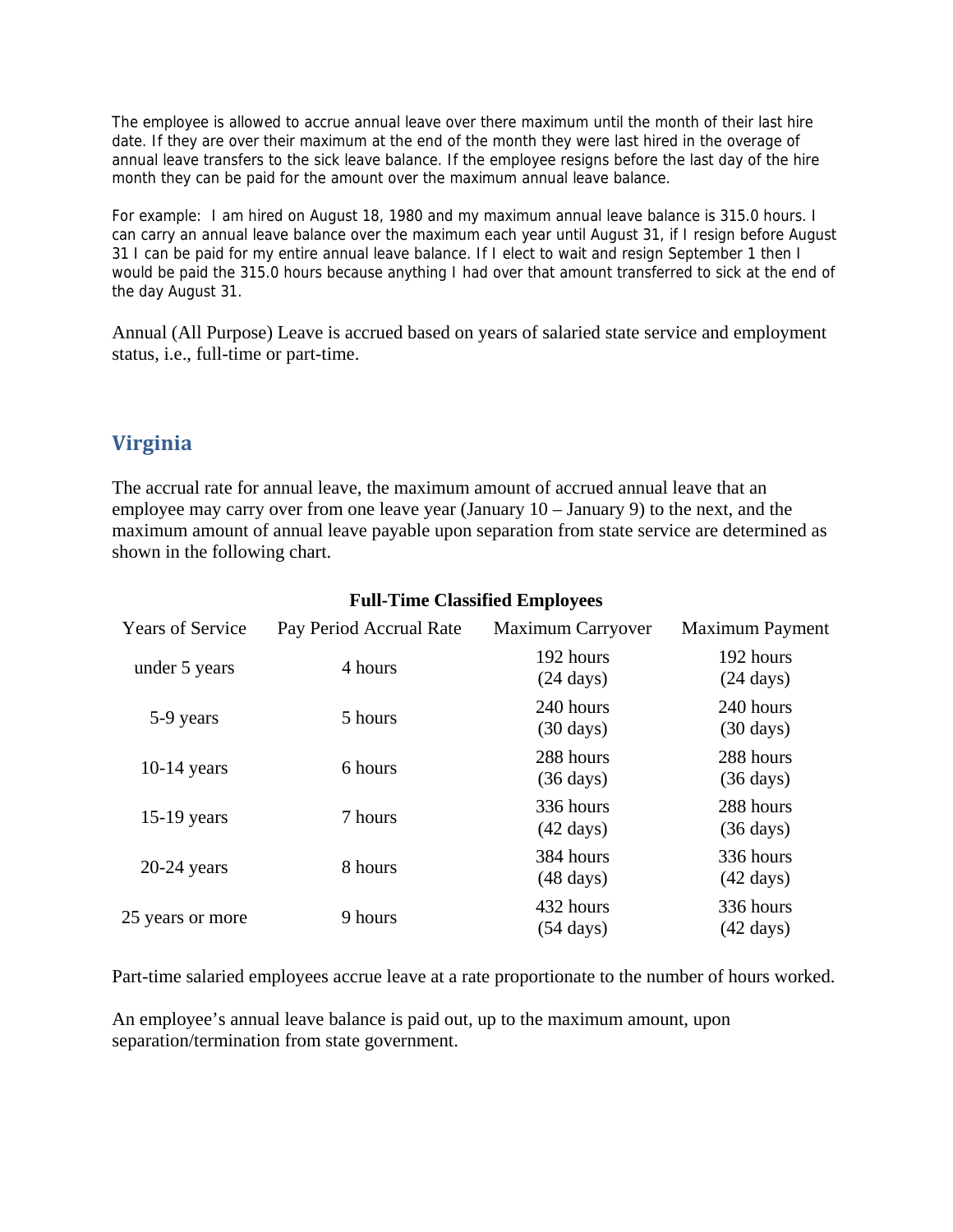Here is the link to our annual leave policy in the event this chart doesn't "hold up" during email transmission. http://www.dhrm.virginia.gov/hrpolicy/web/pol4\_10.html Let me know if you need anything else!

# **West Virginia**

The maximum annual leave (vacation time) an employee with at least 15 years of qualifying service (tenure) can carry from one calendar year to the next is 40 days (use it or lose it). It is less for employees with less service. However, the employee can be paid on separation for all annual leave accrued and unused at the time of separation.

For example, an employee with 20 years of qualifying service earns 2 days of annual leave/month and can carry over 40 days of annual leave from one calendar year to the next. If the employee carried 40 days forward, did not take any annual leave, and resigned effective June 30th, the employee would be paid 52 days of (terminal) annual leave --- 40 days carried over plus 12 days earned @ 2 days/month for six months.

In certain unusual circumstances, the Governor, by Executive Order, may allow more than the usual maximum amount of annual leave to be carried forward to the new calendar year. The circumstances generally are such that employees could not take scheduled leave because they had to provide services: e.g., flooding, extreme snow, etc. The Executive Order will specify which employees are affected and how long they have to use the excess leave.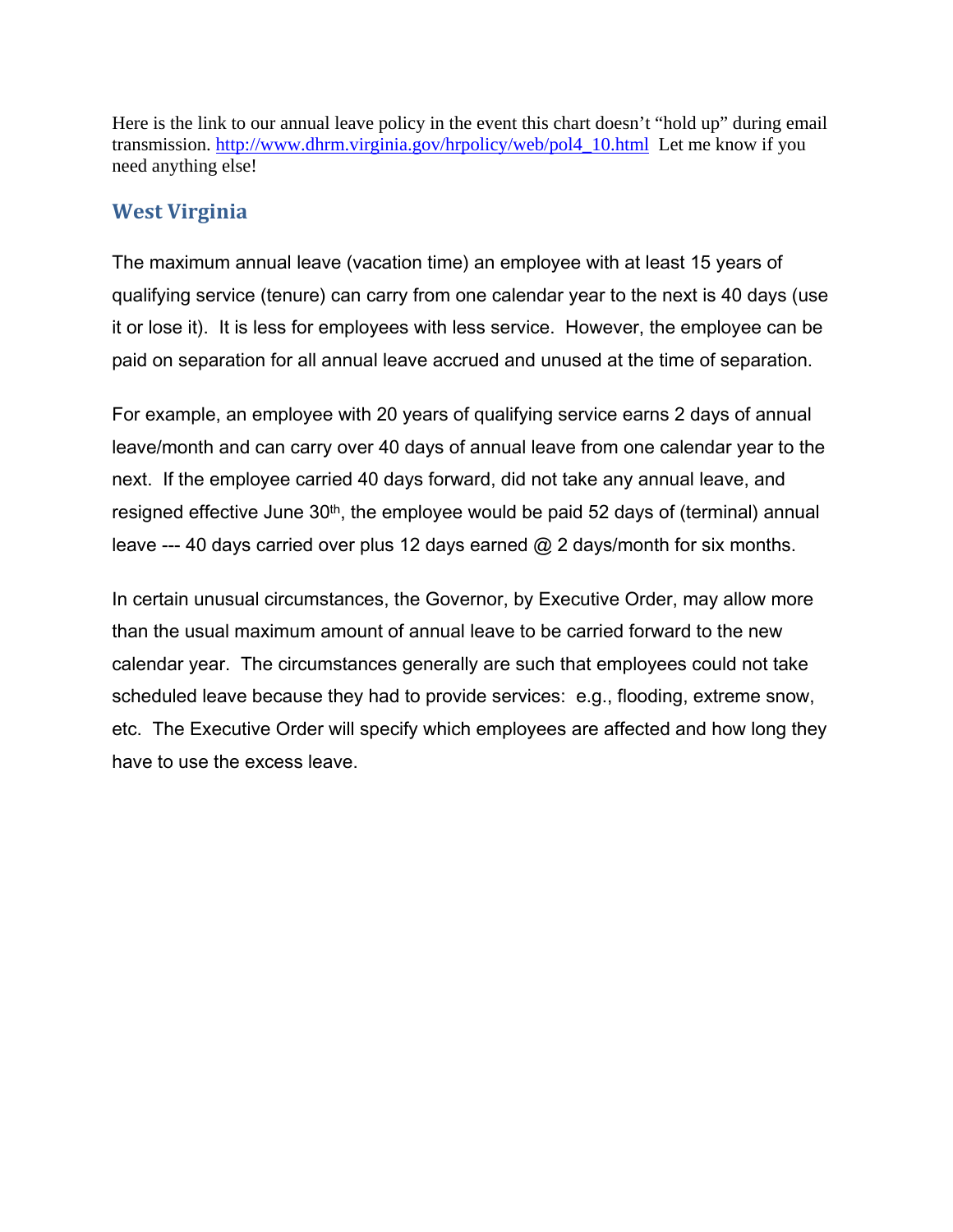#### Leave Accrual

Annual leave is accrued based on the table below. Employees may accrue up to a total of 360 hours. Upon termination for any reason, the employee is paid for any accrued annual leave. Any balance over the 360 hours limit is forfeited to their retirement account and is used as retirement credit.

| <b>Complete Months of Service</b> | <b>Paid Semi-Monthly</b> | <b>Paid Monthly</b> |
|-----------------------------------|--------------------------|---------------------|
| 0 through 60                      | 5 hours per pay period   | 10 hours per month  |
| $60 <$ through 120                | 6 hours per pay period   | 12 hours per month  |
| $120 +$                           | 7 hours per pay period   | 14 hours per month  |

Sick Leave is accrued at the rate of five hours per pay period or ten hours per month. Employees can accrue up to a total of 720 hours. Any balance over the 720 hour limit is forfeited to their retirement account and is used as retirement credit. Upon termination, the employee may not paid for any accrued sick leave. The balance is held and can be restored if they return to state employment or, in the event of retirement, it is converted into retirement credit.